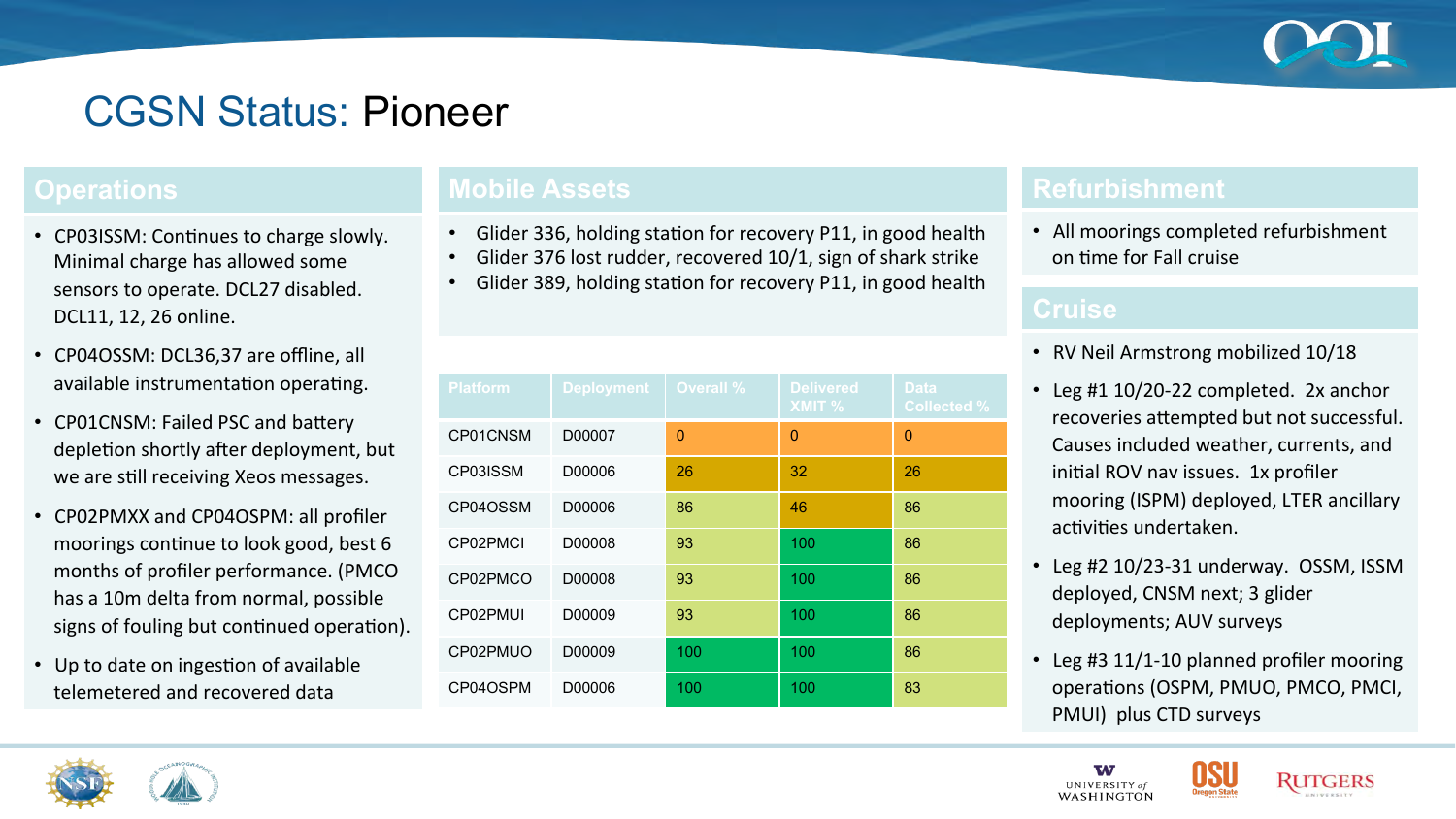

## CGSN Status: Southern Ocean

### **Operations**

- Global Surface Mooring still functional, some deterioration on METBK1 & 2 (truncated data  $&$  gaps). Inductivelycoupled instruments depleted batteries (as expected).
- 22 months of operations
- Up to date on ingestion of available telemetered and recovered data

| ∣ Platform ≀ | <b>Deployment</b> | <b>Overall</b> % | <b>Delivered</b><br>$\lambda$ MIT % | <b>Data</b><br>/ Collected %⊥ |
|--------------|-------------------|------------------|-------------------------------------|-------------------------------|
| GS01SUMO     | D00003            |                  | 33                                  | 86                            |



### **Refurbishment**

• Mooring completed refurbishment on time for shipment to Punta Arenas in August 

- All containers in Punta Arenas team starts mobilization 11/15
- RRS Discovery to be mobilized 11/22
- Cruise scheduled for  $11/28 12/14$
- Global Surface Mooring to be deployed
- Prior Global Surface Mooring and bottom sections of flanking moorings to be recovered





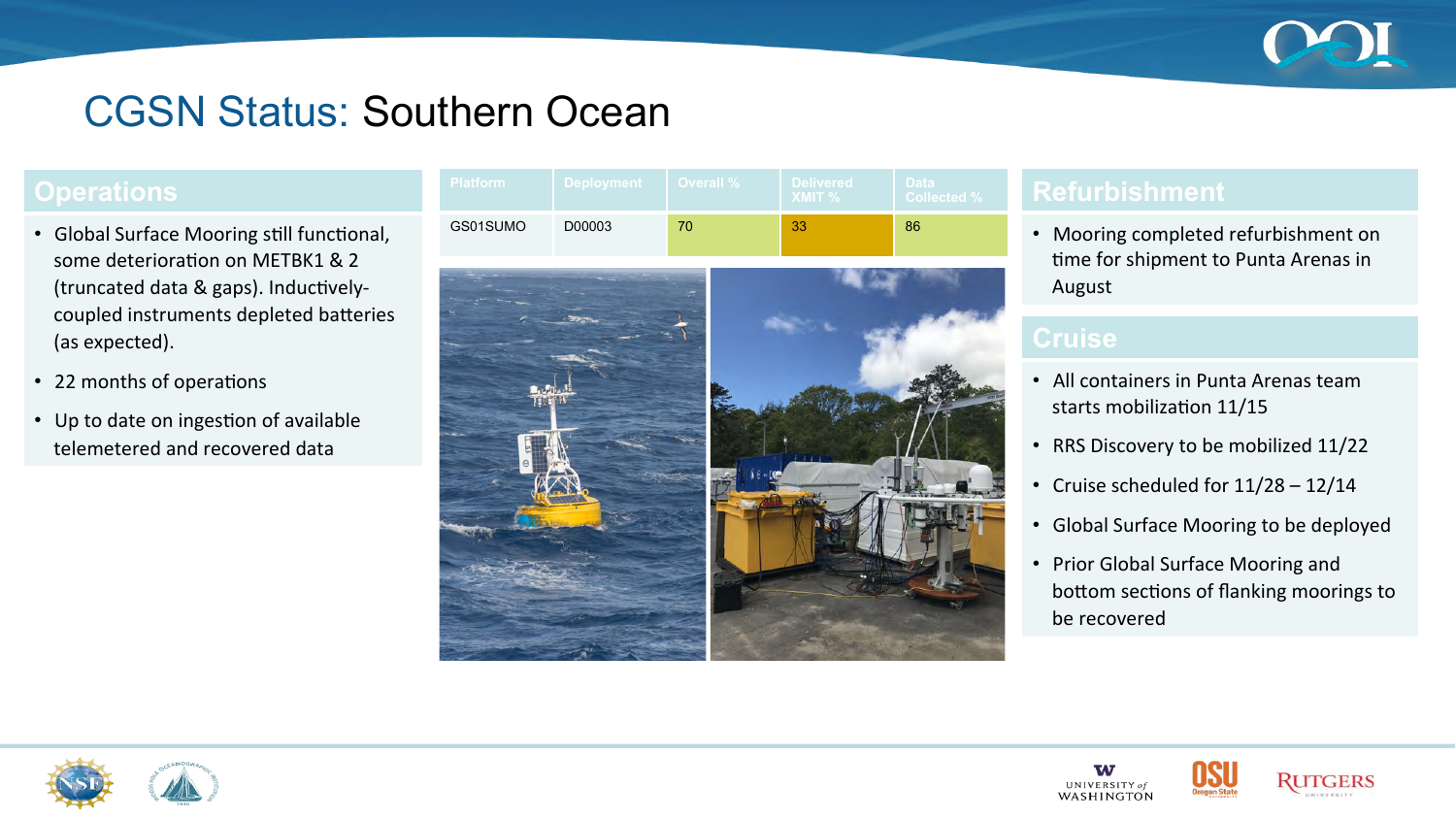

# CGSN Status: Irminger

### **Operations**

- Entering Fall storm season, SUMO data collection and delivery working very well.
- Manually operating turbines and monitoring battery charging.
- Lost buoy foam recovered and currently at WHOI. Delivered by Armstrong in October. Scheduling failure analysis to review potential causes of loss.
- Up to date on ingestion of available telemetered and recovered data

### **Mobile Assets**

- Glider 363 in transit to FLMA, in good health
- Glider 453 in transit to FLMA, in good health
- Both had data transmit suspended due to weather 10/19-21

| <b>Platform</b> | ∣ Deployment ∣ | <b>Overall %</b> | <b>Delivered</b><br>$X$ MIT % | <b>Data</b><br><b>Collected %</b> । |
|-----------------|----------------|------------------|-------------------------------|-------------------------------------|
| GI01SUMO        | D00003         | 43               | 82                            | 89                                  |



### **Refurbishment**

- Receiving instruments from vendor servicing; VELPTs testing & ADCP refurb started
- Lags in glider vendor service continue but should not impact Irminger in 2019
- Mooring Refurbishment scheduled to commence following Pioneer 11
- Refurbishment scheduled completion May 2019
- Integration and burn-in scheduled for  $May - June 2019$

#### **Cruise**

- RV Neil Armstrong to be mobilized 8/6
- Cruise scheduled for  $8/8 8/31$
- Mob Port: Reykjavik
- Demob Port: WHOI